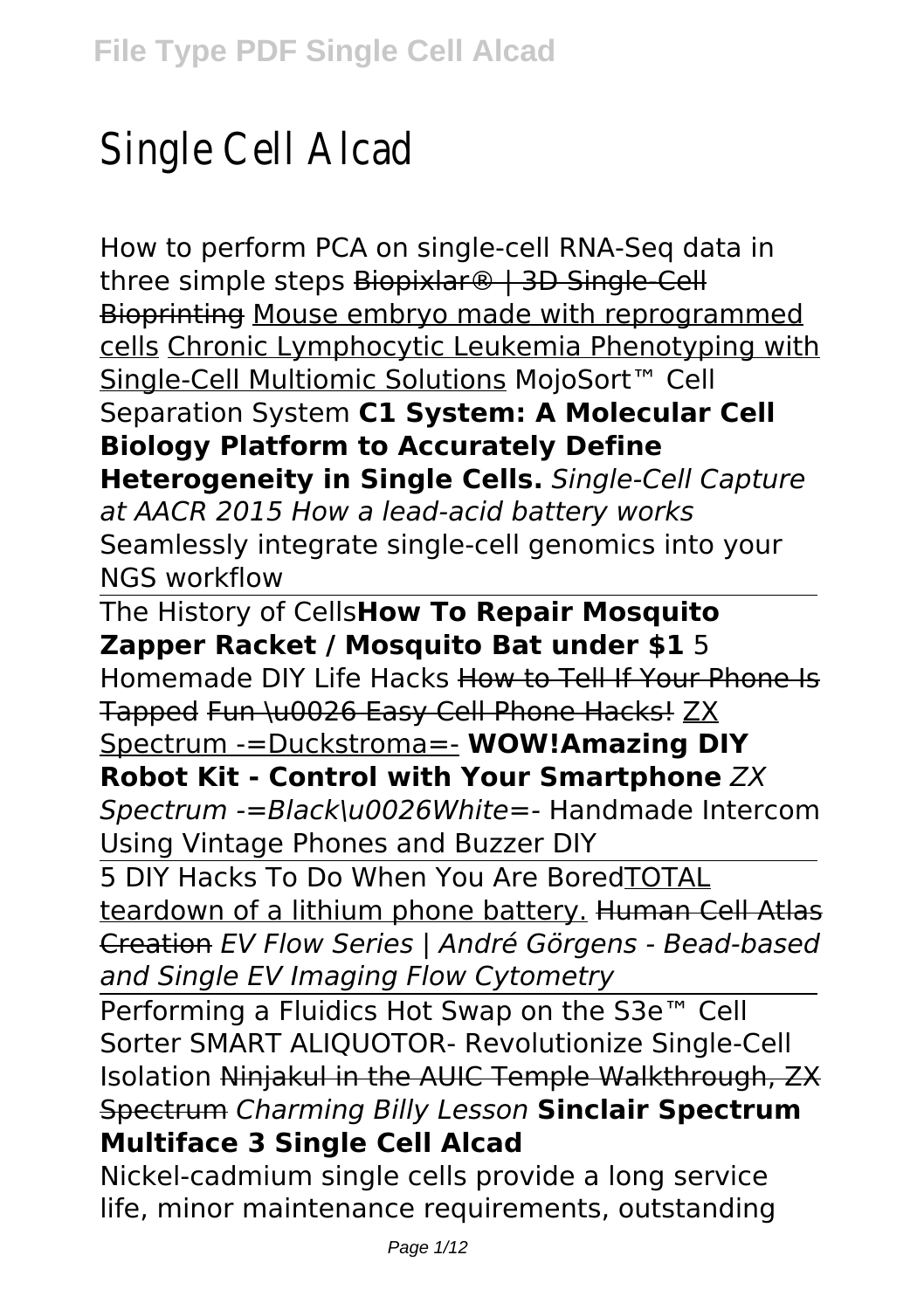resistance to electrical and mechanical abuse, excellent charge retention, a long shelf life and long operation over a wide temperature range. LD P cells are designed for long discharge periods, typically two hours and longer.

## **Single Cell LD P/MP - Alcad Ltd**

The Single Cell LCE/LB Ni-Cd battery range has the thickest plates and is designed for applications where the battery is required to provide a reliable source of energy over relatively long discharge periods. Normally, the current is relatively low in comparison with the total stored energy and the discharges are generally infrequent.

## **Single Cell LCE / LB - Alcad Ltd**

The Single Cell HC/HB Ni-Cd battery range uses very thin plates and is designed for applications where there is a demand for a relatively high current over short periods, usually less than 30 minutes in duration. The applications can have frequent or infrequent discharges. The range is typically used in starting and UPS applications.

#### **Single Cell HC/HB - Alcad Ltd**

Single Cell LCE / LB. View product Single Cell LD P/MP. View product Single Cell MC/MB. View product Solar Range. View product Vantex Range. View product XHP Range. View product ... I consent to Alcad Limited collecting my name and email and phone number to get in contact with me.

# **Products | Alcad**

The Alcad Single Cell ranges meet, and exceed, the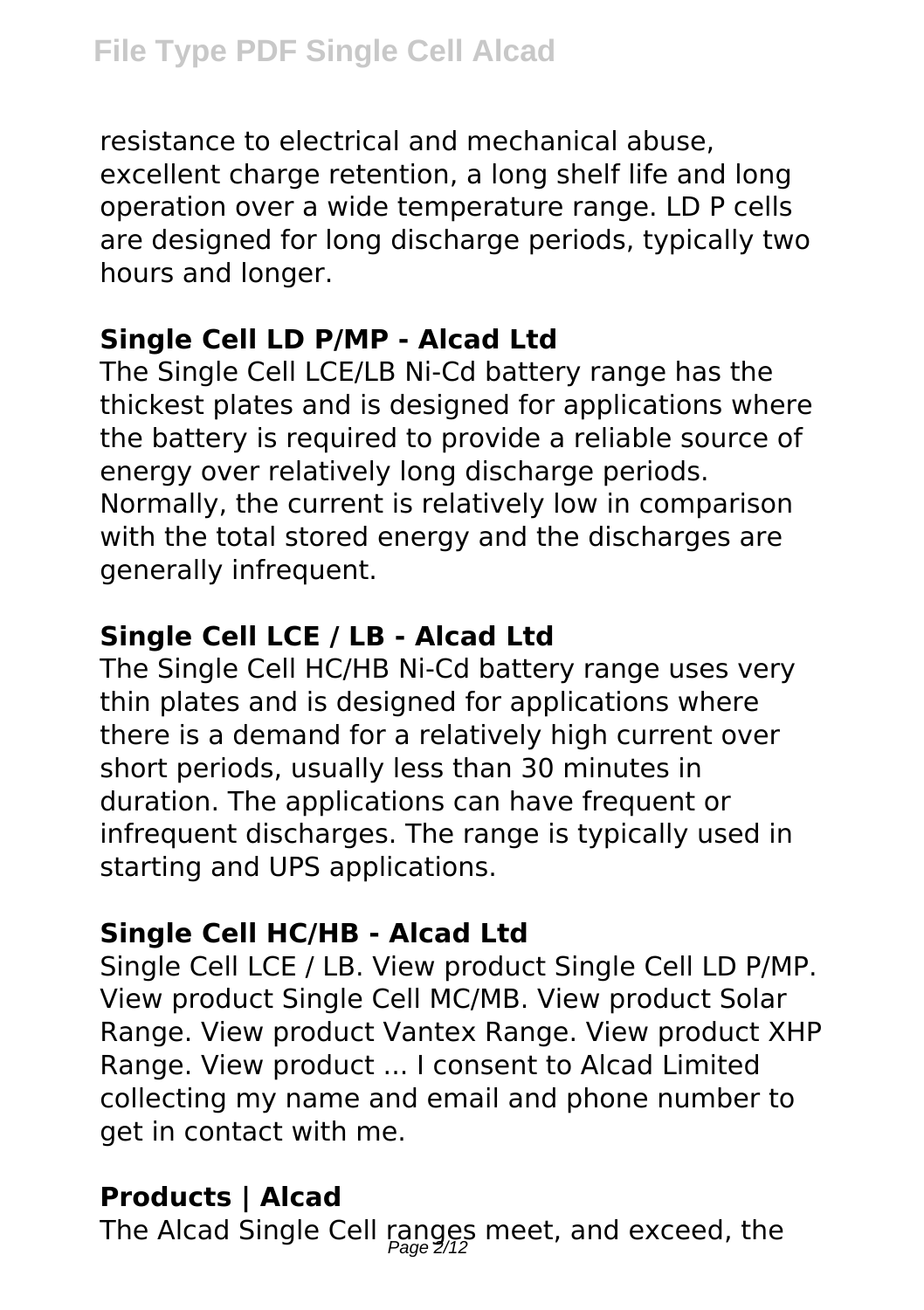requirements of the IEC 60623 standard. The Single Cell portfolio comprises three ranges of high, medium and low rate discharge types. L type The L type range has the thickest plates and is designed for applications where the battery is required to provide a reliable source of energy over relatively

### **Single Cell Range - UK Battery Sales**

ALCAD - Single Cell Range Alcad nickel-cadmium batteries are the battery of choice for many applications. Their outstanding features are : operation over a temperature range between –20°C t o +50°C , with short term extremes of – 50°C to +70°C life in excess of 25 years in many applications good performance at low temperatures

### **ALCAD - Single Cell Range**

Alcad Vantex New Generation. Alcad XHP Range. Call Us On +44 (0)1304 619 000. If you need any advice or would like to purchase please call us. BATTERY EXPORT. We offer a full export service from our HQ in England to desired international destination. QUOTE REQUEST. Get a quote for all your battery requirements. Products.

## **Alcad Batteries - Ni-Cd single cell batteries**

Nickel-cadmium single cells are designed for general purpose applications, where maximum operating reliability is a key factor: switch tripping, emergency lighting, alarms and DC instrumentation. LD P cells are designed for long discharge periods, typically two hours and longer.

# Alcad LD P/MP Range - UK Battery Sales - Free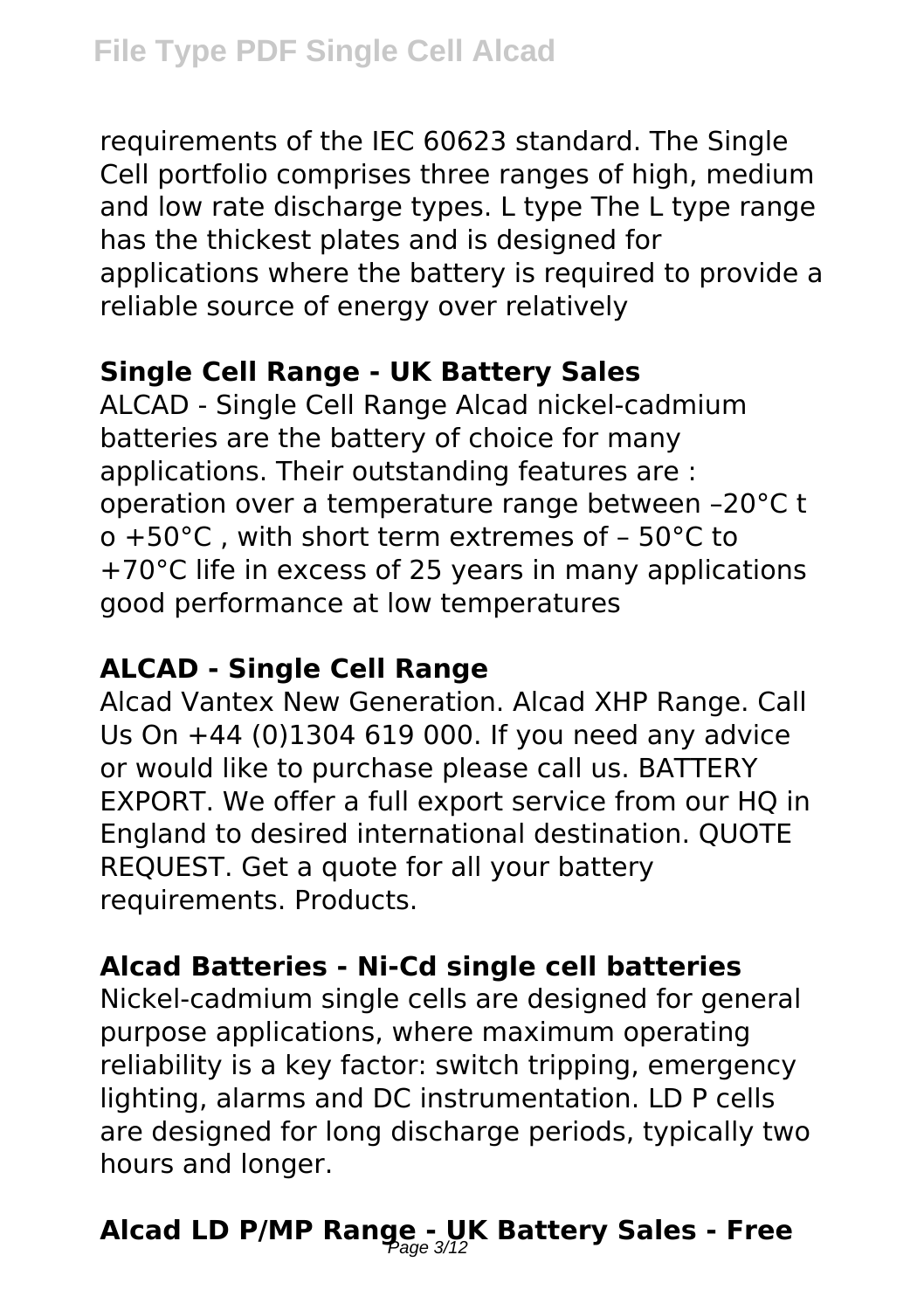# **Quote**

Alcad, one of the world's leading manufacturer of nickel-cadmium battery solutions for industrial power backup. Our unrivalled advantages are: reliable cutting-edge technology products, global reach of services, uncompromising focus on quality and over a century of experience.

## **Alcad | Nickel-cadmium batteries | Industrial and reliable ...**

Alcad has a wide variety of documentation that can help with your projects. Discover all Alcad downloads such as datasheets, product brochures, technical manuals, and more. ... Single cells LCE P, LBE P Installation & Operating instructions. Download (English) Solar range Installation & Operating instructions.

# **Download Center - Alcad**

Alcad Single Cell ranges are : • fully welded internal construction of steel components • strong welded polypropylene containers as standard • flame retardant welded containers, as option • flip-top flame arresting vents as standard (UL recognised) Alcad supports these Single Cell ranges with : • quality approved manufacture to ISO 9001

# **Single Cell Range**

A Versatility for industry Alcad Single Cell nickelcadmium (Ni-Cd) batteries offer the versatility to industry where reliable performance is crucial, even under extreme operating conditions, for example in : • refineries • substations • power plants • airports • onshore and offshore pil & gas applications • building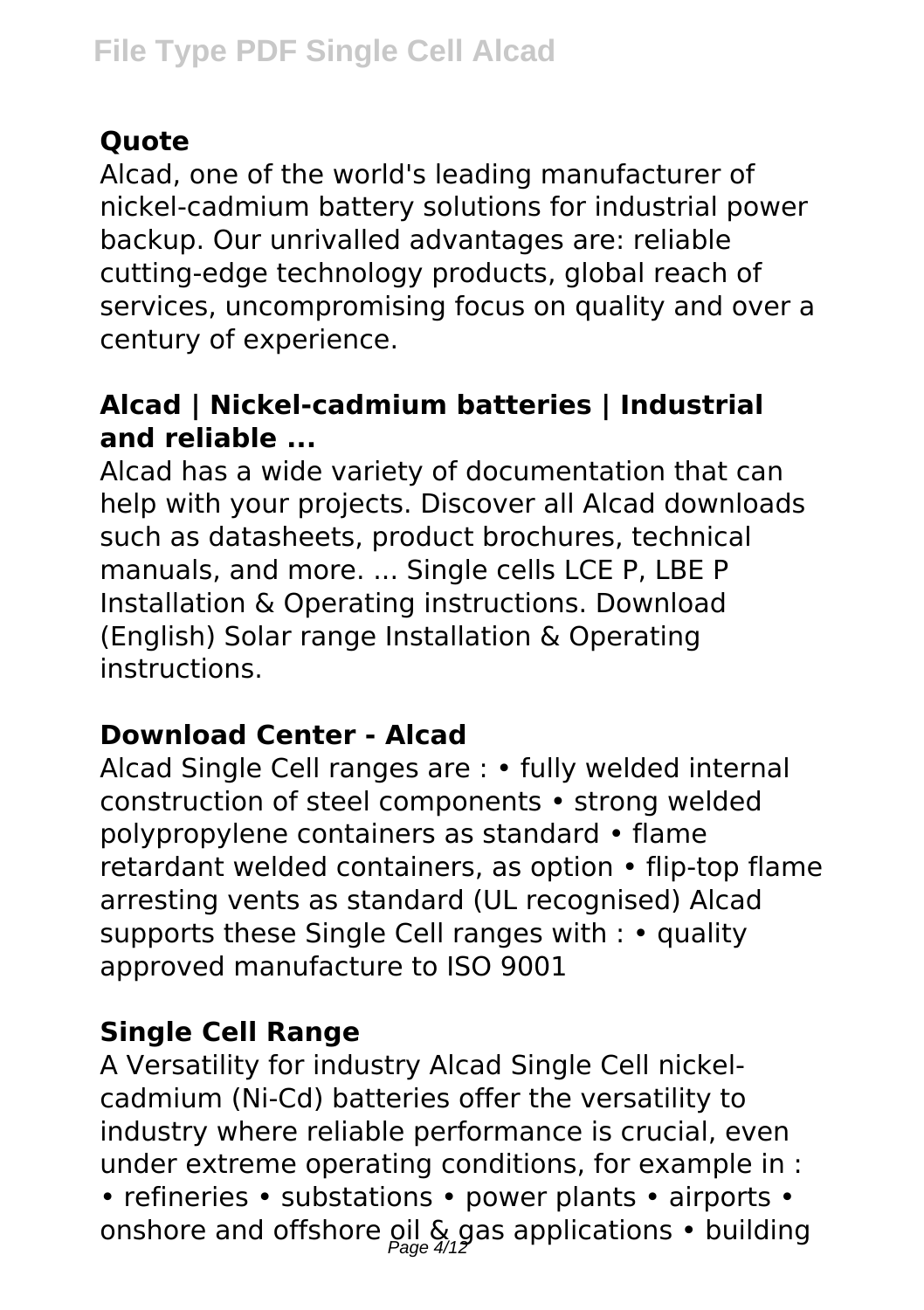infrastructure Reliability for backup power application If primary power sources fail, Alcad batteries enable your backup system to provide vital systems support to...

#### **Alcad Single Cell Range - ALCAD Ltd - PDF Catalogs ...**

ALCAD Single Cell Batteries Alcad manufactures nickel-cadmium batteries in ranges corresponding to specific operating conditions and providing different performance characteristics. These are used in all types of industry, often under extreme climatic conditions.

#### **ALCAD Single Cell Batteries – EDPN Vietnam**

Alcad LD P & MP single cell batteries for general purpose applications. The Alcad LD P & MP battery is ideal when maximum operating reliability is a key requirement. Applications

#### **Alcad - Industrial Ni-Cd Batteries | Alpine Power Systems**

single-cell-alcad 1/3 Downloaded from datacenterdynamics.com.br on October 26, 2020 by guest Read Online Single Cell Alcad Eventually, you will unconditionally discover a supplementary experience and completion by spending more cash. still when? complete you acknowledge that you

#### **Single Cell Alcad | datacenterdynamics.com**

ALCAD SINGLE CELL RANGE. The Single Cell Portfolio comprises three ranges of high, medium and low rate discharge types.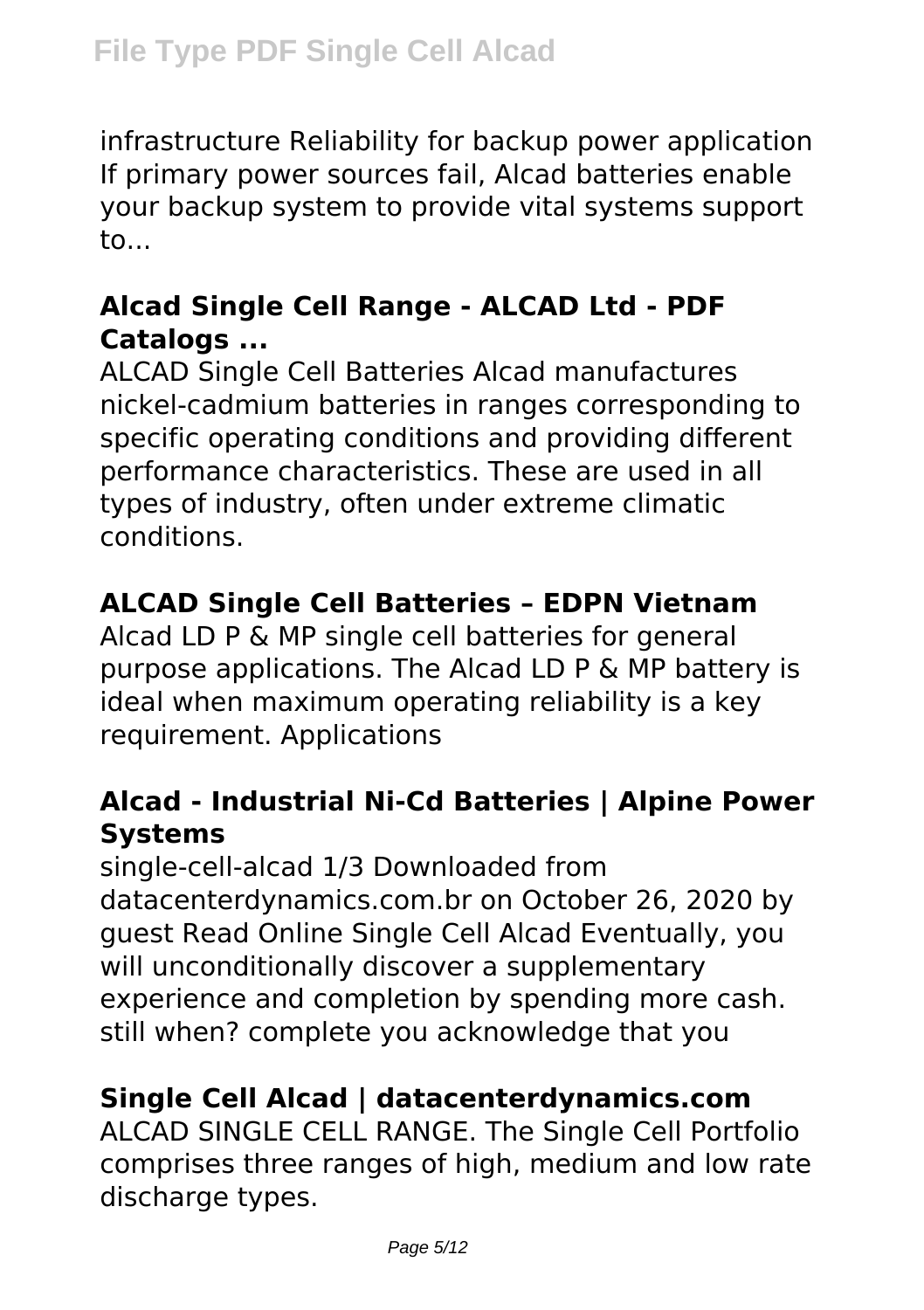#### **Industrial Batteries | Alcad Batteries | Nickel-Cadmium ...**

Alcad Single Cell Range - ALCAD Ltd - PDF Catalogs ... The Alcad Single Cell ranges meet, and exceed, the requirements of the IEC 60623 standard. The Single Cell portfolio comprises three ranges of high, medium and low rate discharge types. L type The L type range has the thickest plates and is designed for applications where Single Cell Range - UK Battery Sales

#### **Single Cell Alcad - code.gymeyes.com**

ALCAD Ni-Cd Single Cell batteries Alcad manufactures nickel-cadmium batteries in ranges corresponding to specific operating conditions. Alcad Single Cell range, including LCE/LB, MC/MB and HC/HB, offers the best cost effective battery solution.

## **ALCAD Ni-Cd Single Cell batteries – Super Neat**

Download Ebook Single Cell Alcad Single Cell Alcad Thank you unquestionably much for downloading single cell alcad.Most likely you have knowledge that, people have look numerous period for their favorite books subsequently this single cell alcad, but stop happening in harmful downloads. Rather than enjoying a fine ebook taking into account a cup of

How to perform PCA on single-cell RNA-Seq data in three simple steps Biopixlar<sup>®</sup> | 3D Single-Cell Bioprinting Mouse embryo made with reprogrammed cells Chronic Lymphocytic Leukemia Phenotyping with Single-Cell Multiomic Solutions MojoSort™ Cell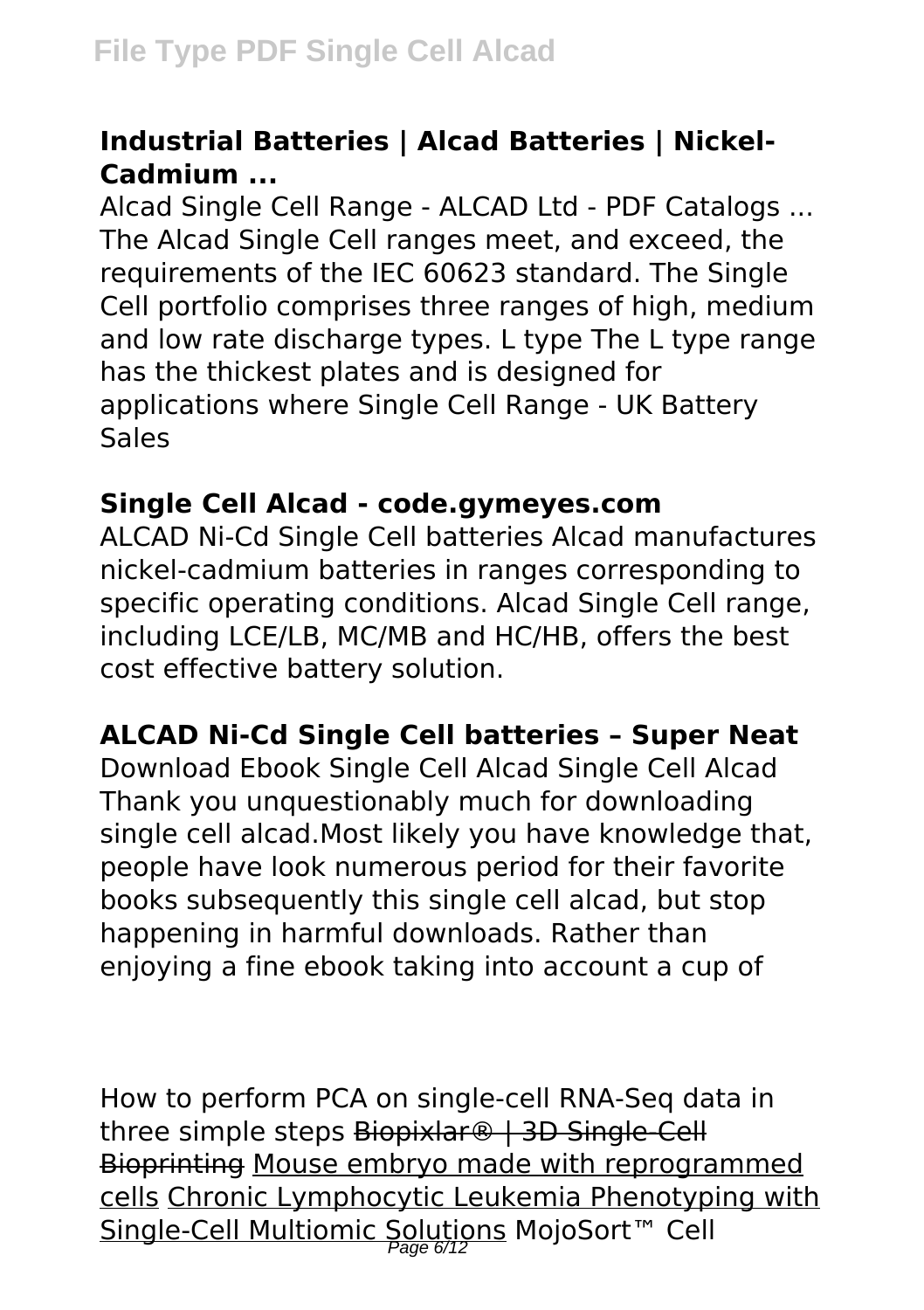### Separation System **C1 System: A Molecular Cell Biology Platform to Accurately Define**

**Heterogeneity in Single Cells.** *Single-Cell Capture at AACR 2015 How a lead-acid battery works* Seamlessly integrate single-cell genomics into your NGS workflow

The History of Cells**How To Repair Mosquito Zapper Racket / Mosquito Bat under \$1** 5

Homemade DIY Life Hacks How to Tell If Your Phone Is Tapped Fun \u0026 Easy Cell Phone Hacks! ZX

Spectrum -=Duckstroma=- **WOW!Amazing DIY Robot Kit - Control with Your Smartphone** *ZX*

*Spectrum -=Black\u0026White=-* Handmade Intercom Using Vintage Phones and Buzzer DIY

5 DIY Hacks To Do When You Are BoredTOTAL teardown of a lithium phone battery. Human Cell Atlas Creation *EV Flow Series | André Görgens - Bead-based and Single EV Imaging Flow Cytometry*

Performing a Fluidics Hot Swap on the S3e<sup>™</sup> Cell Sorter SMART ALIQUOTOR- Revolutionize Single-Cell Isolation Ninjakul in the AUIC Temple Walkthrough, ZX Spectrum *Charming Billy Lesson* **Sinclair Spectrum Multiface 3 Single Cell Alcad**

Nickel-cadmium single cells provide a long service life, minor maintenance requirements, outstanding resistance to electrical and mechanical abuse, excellent charge retention, a long shelf life and long operation over a wide temperature range. LD P cells are designed for long discharge periods, typically two hours and longer.

#### **Single Cell LD P/MP - Alcad Ltd**

The Single Cell LCE/LB Ni-Cd battery range has the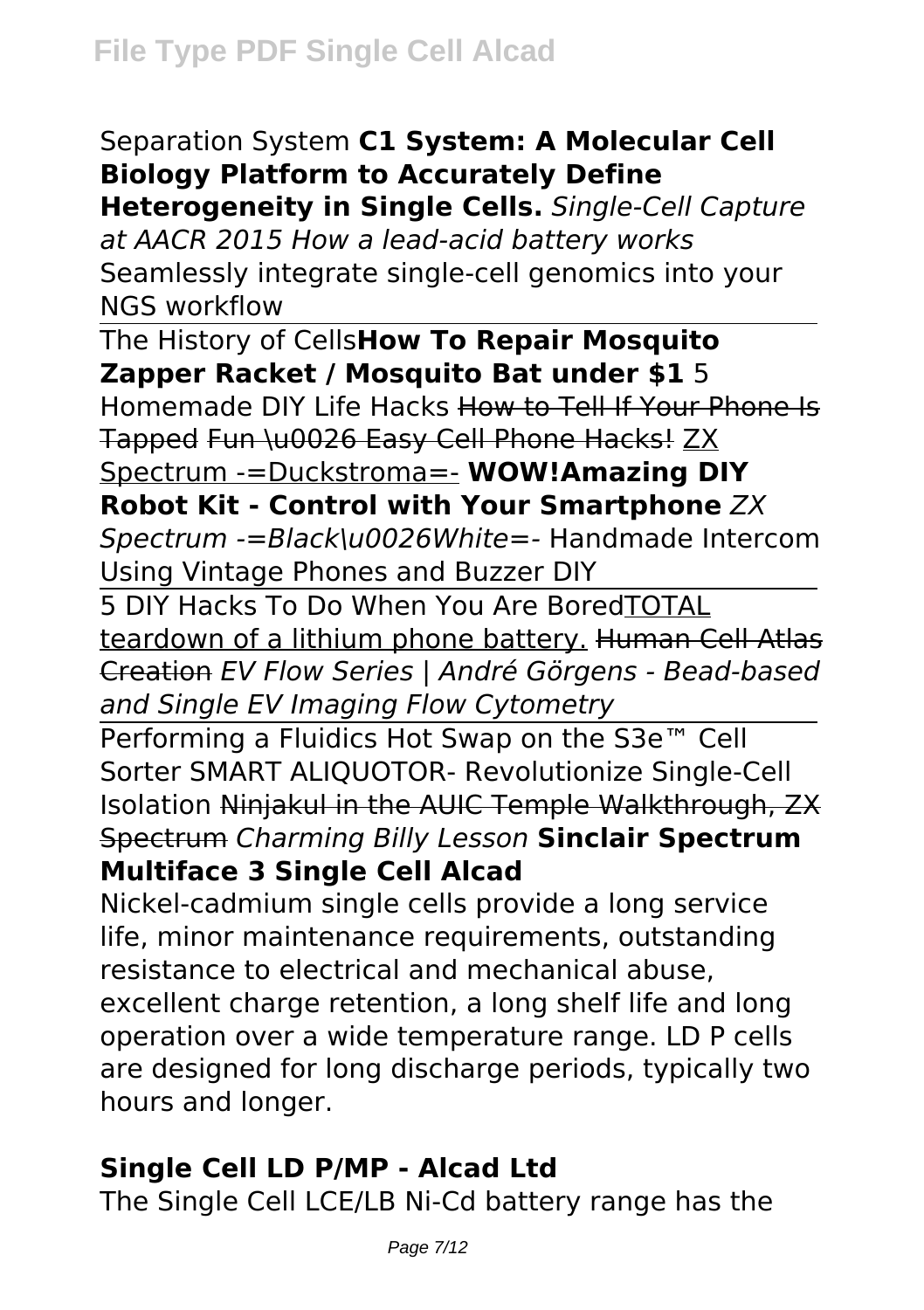thickest plates and is designed for applications where the battery is required to provide a reliable source of energy over relatively long discharge periods. Normally, the current is relatively low in comparison with the total stored energy and the discharges are generally infrequent.

### **Single Cell LCE / LB - Alcad Ltd**

The Single Cell HC/HB Ni-Cd battery range uses very thin plates and is designed for applications where there is a demand for a relatively high current over short periods, usually less than 30 minutes in duration. The applications can have frequent or infrequent discharges. The range is typically used in starting and UPS applications.

#### **Single Cell HC/HB - Alcad Ltd**

Single Cell LCE / LB. View product Single Cell LD P/MP. View product Single Cell MC/MB. View product Solar Range. View product Vantex Range. View product XHP Range. View product ... I consent to Alcad Limited collecting my name and email and phone number to get in contact with me.

## **Products | Alcad**

The Alcad Single Cell ranges meet, and exceed, the requirements of the IEC 60623 standard. The Single Cell portfolio comprises three ranges of high, medium and low rate discharge types. L type The L type range has the thickest plates and is designed for applications where the battery is required to provide a reliable source of energy over relatively

# **Single Cell Range - UK Battery Sales** Page 8/12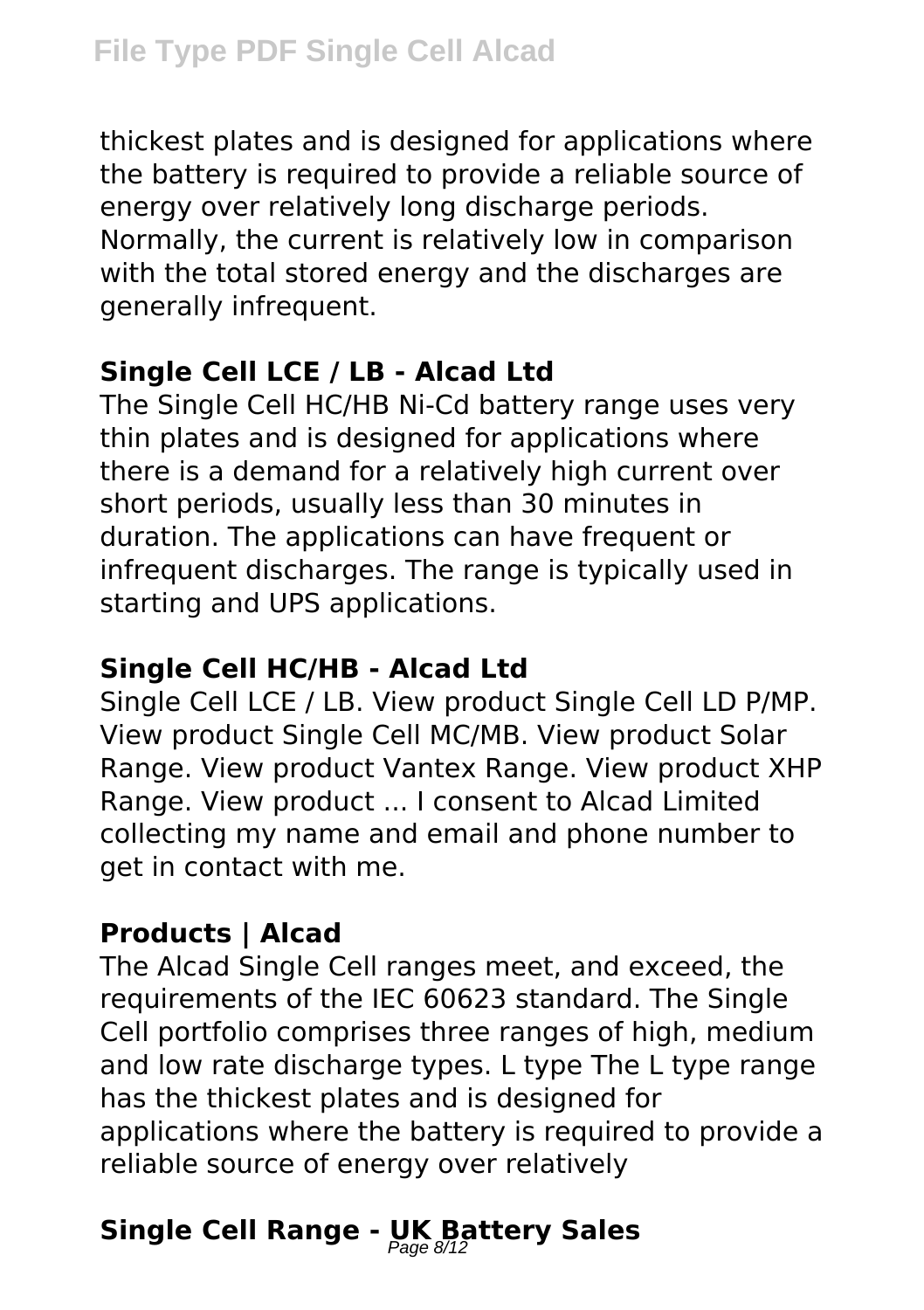ALCAD - Single Cell Range Alcad nickel-cadmium batteries are the battery of choice for many applications. Their outstanding features are : operation over a temperature range between –20°C t o +50°C , with short term extremes of – 50°C to +70°C life in excess of 25 years in many applications good performance at low temperatures

#### **ALCAD - Single Cell Range**

Alcad Vantex New Generation. Alcad XHP Range. Call Us On +44 (0)1304 619 000. If you need any advice or would like to purchase please call us. BATTERY EXPORT. We offer a full export service from our HO in England to desired international destination. QUOTE REQUEST. Get a quote for all your battery requirements. Products.

#### **Alcad Batteries - Ni-Cd single cell batteries**

Nickel-cadmium single cells are designed for general purpose applications, where maximum operating reliability is a key factor: switch tripping, emergency lighting, alarms and DC instrumentation. LD P cells are designed for long discharge periods, typically two hours and longer.

#### **Alcad LD P/MP Range - UK Battery Sales - Free Quote**

Alcad, one of the world's leading manufacturer of nickel-cadmium battery solutions for industrial power backup. Our unrivalled advantages are: reliable cutting-edge technology products, global reach of services, uncompromising focus on quality and over a century of experience.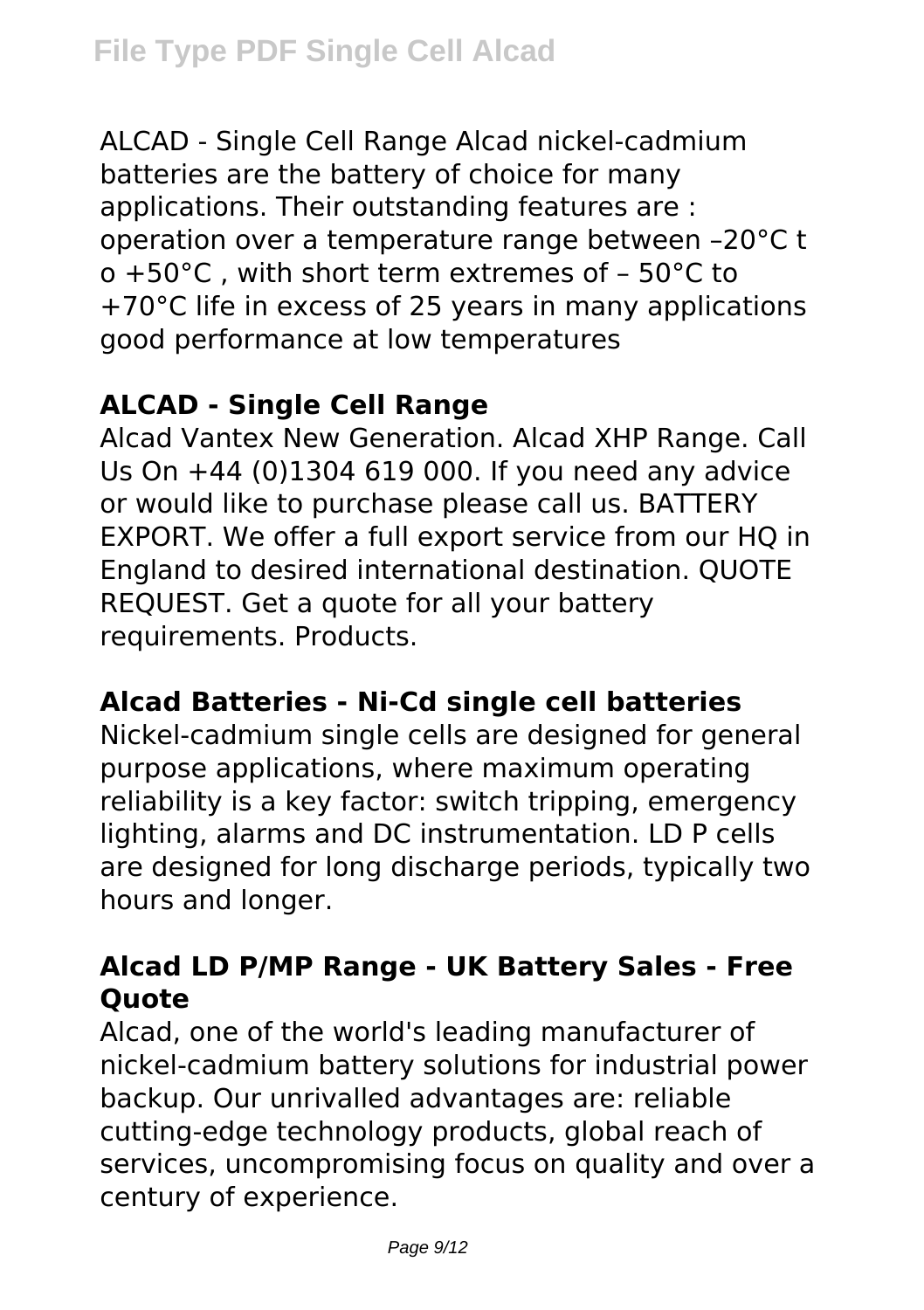#### **Alcad | Nickel-cadmium batteries | Industrial and reliable ...**

Alcad has a wide variety of documentation that can help with your projects. Discover all Alcad downloads such as datasheets, product brochures, technical manuals, and more. ... Single cells LCE P, LBE P Installation & Operating instructions. Download (English) Solar range Installation & Operating instructions.

#### **Download Center - Alcad**

Alcad Single Cell ranges are : • fully welded internal construction of steel components • strong welded polypropylene containers as standard • flame retardant welded containers, as option • flip-top flame arresting vents as standard (UL recognised) Alcad supports these Single Cell ranges with : • quality approved manufacture to ISO 9001

## **Single Cell Range**

A Versatility for industry Alcad Single Cell nickelcadmium (Ni-Cd) batteries offer the versatility to industry where reliable performance is crucial, even under extreme operating conditions, for example in : • refineries • substations • power plants • airports • onshore and offshore oil & gas applications • building infrastructure Reliability for backup power application If primary power sources fail, Alcad batteries enable your backup system to provide vital systems support to...

# **Alcad Single Cell Range - ALCAD Ltd - PDF Catalogs ...**

ALCAD Single Cell Batteries Alcad manufactures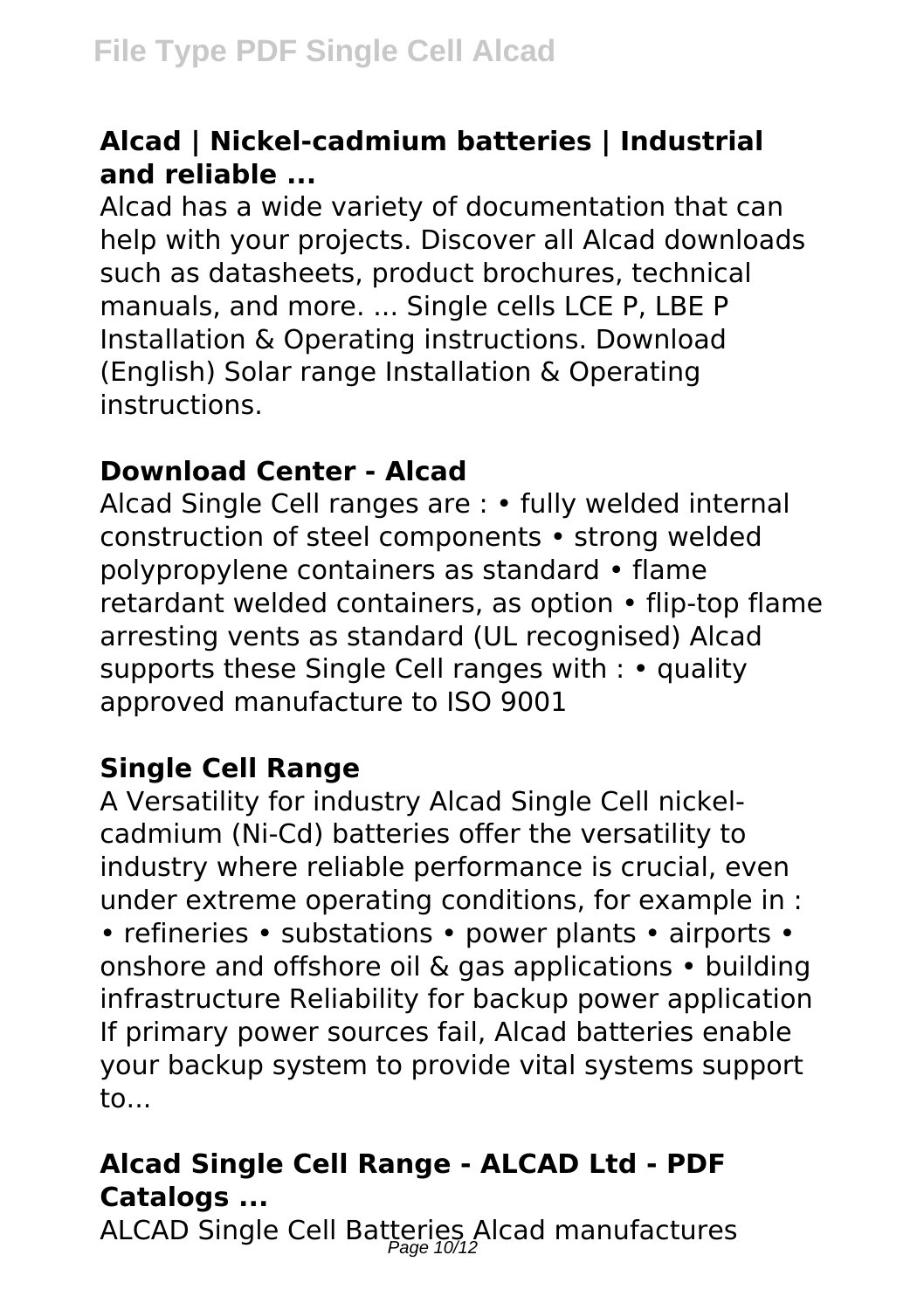nickel-cadmium batteries in ranges corresponding to specific operating conditions and providing different performance characteristics. These are used in all types of industry, often under extreme climatic conditions.

# **ALCAD Single Cell Batteries – EDPN Vietnam**

Alcad LD P & MP single cell batteries for general purpose applications. The Alcad LD P & MP battery is ideal when maximum operating reliability is a key requirement. Applications

## **Alcad - Industrial Ni-Cd Batteries | Alpine Power Systems**

single-cell-alcad 1/3 Downloaded from datacenterdynamics.com.br on October 26, 2020 by guest Read Online Single Cell Alcad Eventually, you will unconditionally discover a supplementary experience and completion by spending more cash. still when? complete you acknowledge that you

# **Single Cell Alcad | datacenterdynamics.com**

ALCAD SINGLE CELL RANGE. The Single Cell Portfolio comprises three ranges of high, medium and low rate discharge types.

#### **Industrial Batteries | Alcad Batteries | Nickel-Cadmium ...**

Alcad Single Cell Range - ALCAD Ltd - PDF Catalogs ... The Alcad Single Cell ranges meet, and exceed, the requirements of the IEC 60623 standard. The Single Cell portfolio comprises three ranges of high, medium and low rate discharge types. L type The L type range has the thickest plates and is designed for